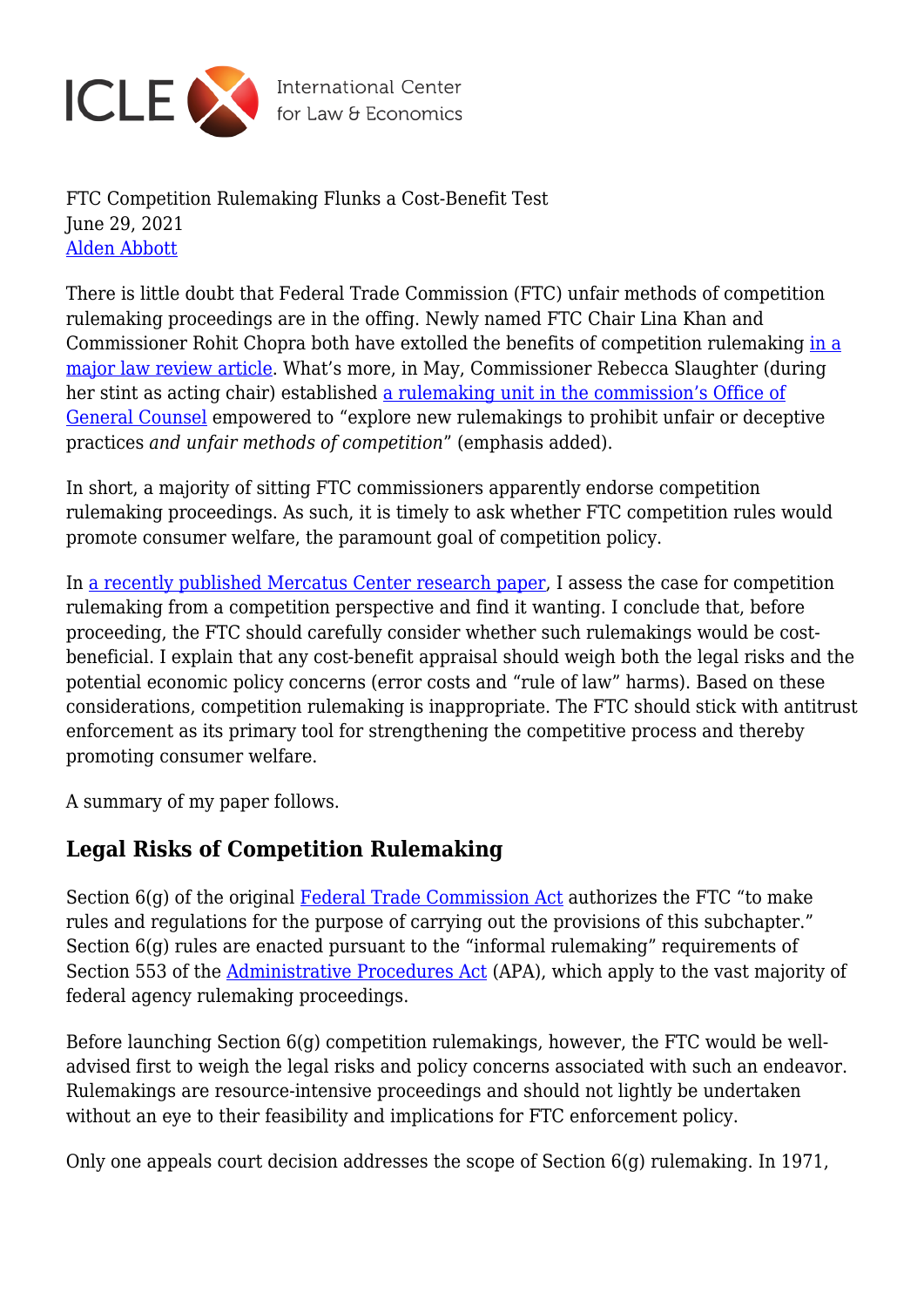the FTC enacted a Section 6(g) rule stating that it was both an "unfair method of competition" and an "unfair act or practice" for refiners or others who sell to gasoline retailers "to fail to disclose clearly and conspicuously in a permanent manner on the pumps the minimum octane number or numbers of the motor gasoline being dispensed." In 1973, in the *[National Petroleum Refiners](https://casetext.com/case/national-petroleum-refiners-assn-v-f-t-c)* case, the U.S. Court of Appeals for the D.C. Circuit upheld the FTC's authority to promulgate this and other binding substantive rules. The court rejected the argument that Section  $6(q)$  authorized only non-substantive regulations concerning regarding the FTC's non-adjudicatory, investigative, and informative functions, spelled out elsewhere in Section 6.

In 1975, two years after *National Petroleum Refiners* was decided, Congress granted the FTC specific consumer-protection rulemaking authority (authorizing enactment of trade regulation rules dealing with unfair or deceptive acts or practices) through Section 202 of the [Magnuson-Moss Warranty Act,](https://www.govinfo.gov/content/pkg/USCODE-2012-title15/html/USCODE-2012-title15-chap50.htm) which added Section 18 to the FTC Act. Magnuson-Moss rulemakings impose adjudicatory-type hearings and other specific requirements on the FTC, unlike more flexible section 6(g) APA informal rulemakings. However, the FTC can obtain civil penalties for violation of Magnuson-Moss rules, something it cannot do if 6(g) rules are violated.

In a recent set of public comments filed with the FTC, the Antitrust Section of the American Bar Association stated:

[T]he Commission's [6(g)] rulemaking authority is buried in within an enumerated list of investigative powers, such as the power to require reports from corporations and partnerships, for example. Furthermore, the [FTC] Act fails to provide any sanctions for violating any rule adopted pursuant to Section 6(g). These two features strongly suggest that Congress did not intend to give the agency substantive rulemaking powers when it passed the Federal Trade Commission Act.

Rephrased, this argument suggests that the structure of the FTC Act indicates that the rulemaking referenced in Section 6(g) is best understood as an aid to FTC processes and investigations, not a source of substantive policymaking. Although the *National Petroleum Refiners* decision rejected such a reading, that ruling came at a time of significant judicial deference to federal agency activism, and may be dated.

The U.S. Supreme Court's April 2021 decision in *[AMG Capital Management v. FTC](https://www.supremecourt.gov/opinions/20pdf/19-508_l6gn.pdf)* further bolsters the "statutory structure" argument that Section 6(g) does not authorize substantive rulemaking. In *AMG*, the U.S. Supreme Court unanimously held that Section 13(b) of the FTC Act, which empowers the FTC to seek a "permanent injunction" to restrain an FTC Act violation, does not authorize the FTC to seek monetary relief from wrongdoers. The court's opinion rejected the FTC's argument that the term "permanent injunction" had historically been understood to include monetary relief. The court explained that the injunctive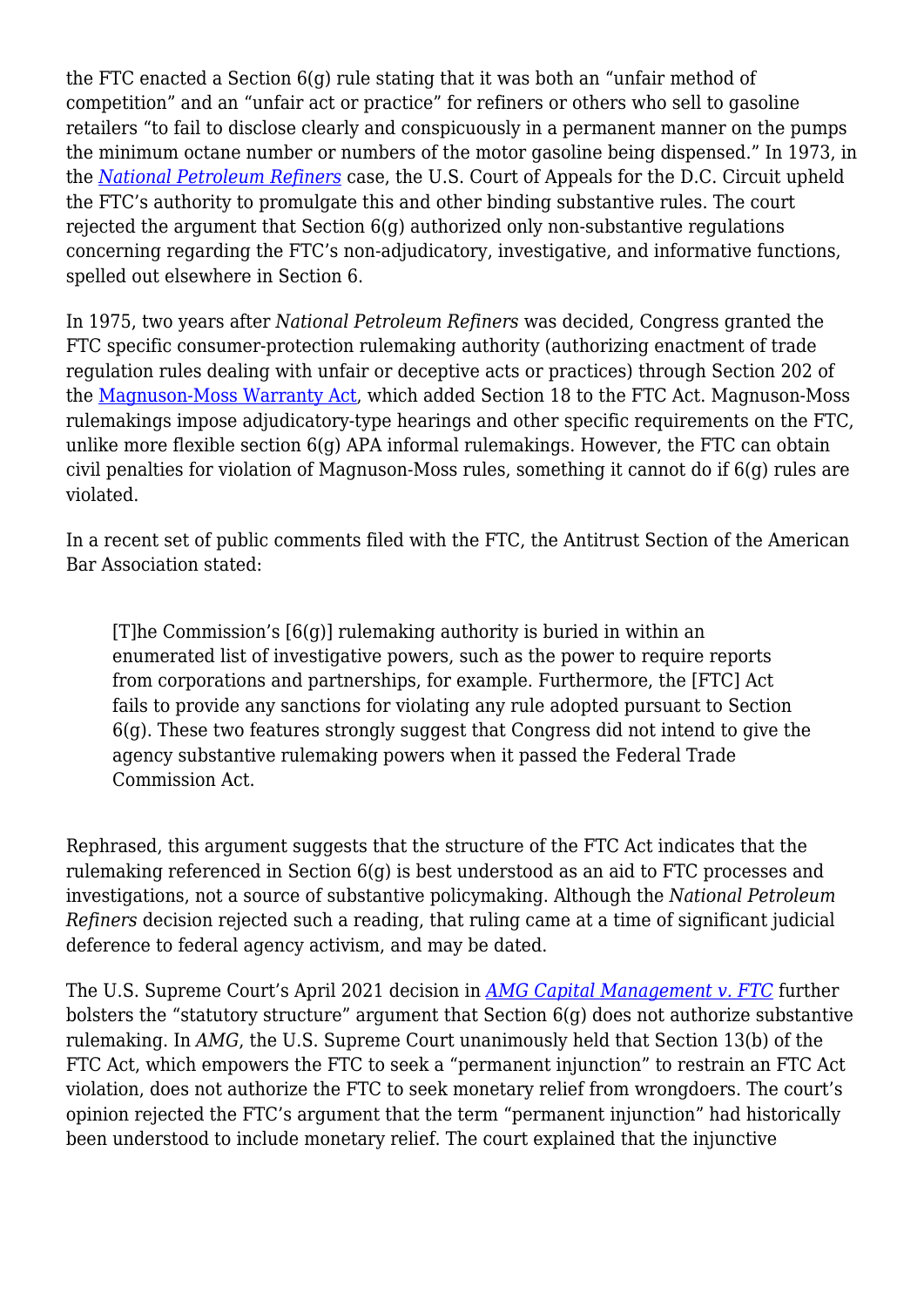language was "buried" in a lengthy provision that focuses on injunctive, not monetary relief (note that the term "rules" is similarly "buried" within  $6(q)$  language dealing with unrelated issues). The court also pointed to the structure of the FTC Act, with detailed and specific monetary-relief provisions found in Sections 5(l) and 19, as "confirm[ing] the conclusion" that Section 13(b) does not grant monetary relief.

By analogy, a court could point to Congress' detailed enumeration of substantive rulemaking provisions in Section 18 (a mere two years after *National Petroleum Refiners*) as cutting against the claim that Section  $6(q)$  can also be invoked to support substantive rulemaking. Finally, the Supreme Court in *AMG* flatly rejected several relatively recent appeals court decisions that upheld Section 13(b) monetary-relief authority. It follows that the FTC cannot confidently rely on judicial precedent (stemming from one arguably dated court decision, *National Petroleum Refiners*) to uphold its competition rulemaking authority.

In sum, the FTC will have to overcome serious fundamental legal challenges to its section 6(g) competition rulemaking authority if it seeks to promulgate competition rules.

Even if the FTC's 6(g) authority is upheld, it faces three other types of litigation-related risks.

First, applying the nondelegation doctrine, courts might hold that the broad term "unfair methods of competition" does not provide the FTC "an intelligible principle" to guide the FTC's exercise of discretion in rulemaking. Such a judicial holding would mean the FTC could not issue competition rules.

Second, a reviewing court might strike down individual proposed rules as "arbitrary and capricious" if, say, the court found that the FTC rulemaking record did not sufficiently take into account potentially procompetitive manifestations of a condemned practice.

Third, even if a final competition rule passes initial legal muster, applying its terms to individual businesses charged with rule violations may prove difficult. Individual businesses may seek to structure their conduct to evade the particular strictures of a rule, and changes in commercial practices may render less common the specific acts targeted by a rule's language.

## **Economic Policy Concerns Raised by Competition Rulemaking**

In addition to legal risks, any cost-benefit appraisal of FTC competition rulemaking should consider the economic policy concerns raised by competition rulemaking. These fall into two broad categories.

First, competition rules would generate higher error costs than adjudications. Adjudications cabin error costs by allowing for case-specific analysis of likely competitive harms and procompetitive benefits. In contrast, competition rules inherently would be overbroad and would suffer from a very high rate of false positives. By characterizing certain practices as inherently anticompetitive without allowing for consideration of case-specific facts bearing